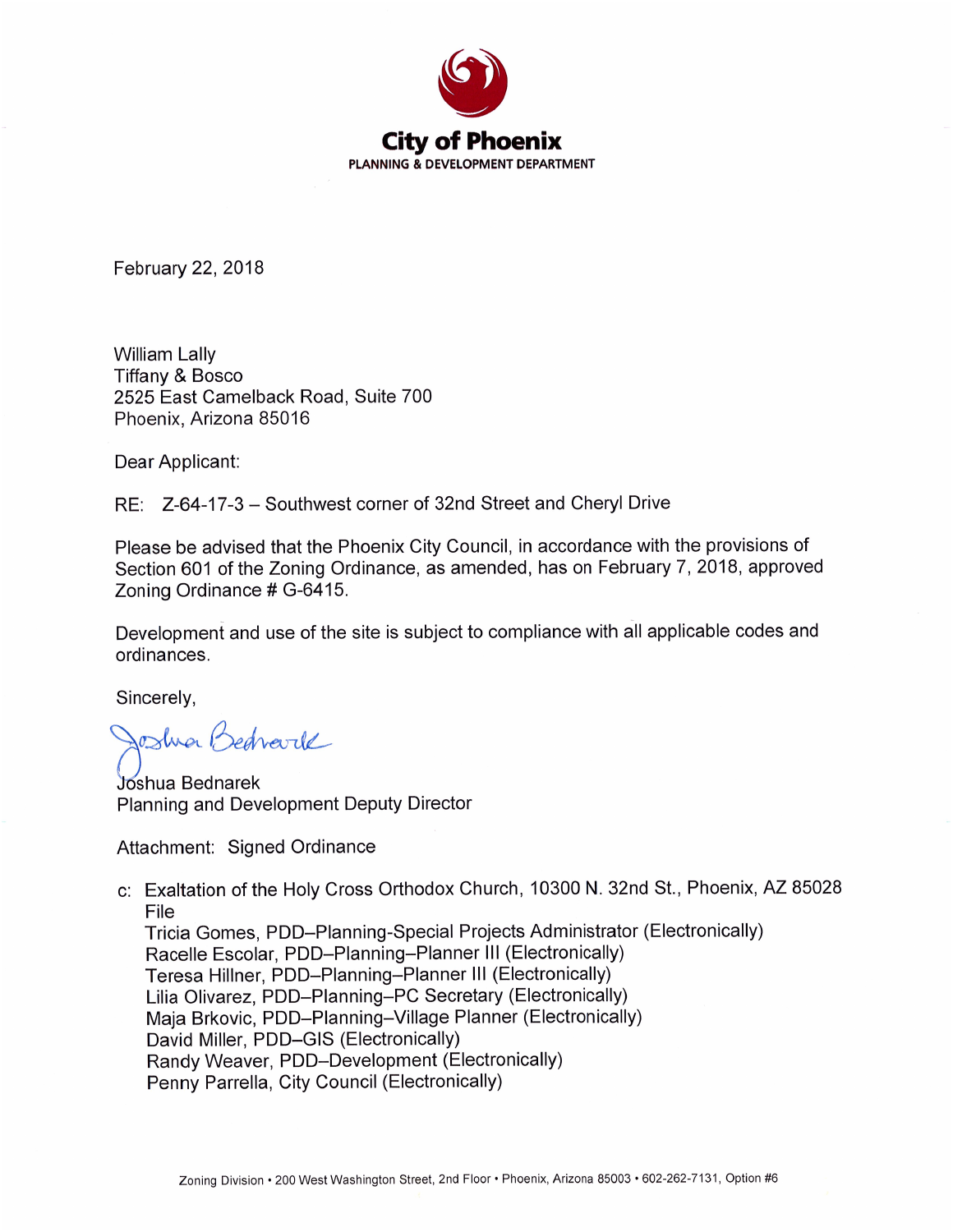Official Records of Maricopa County Recorder ADRIAN FONTES 20180112640 02/14/2018 09:19 ELECTRONIC RECORDING 6415G-6-1-1-

## ORDINANCE G-6415

AN ORDINANCE AMENDING THE ZONING DISTRICT MAP ADOPTED PURSUANT TO SECTION 601 OF THE CITY OF PHOENIX ORDINANCE BY CHANGING THE ZONING DISTRICT CLASSIFICATION FOR THE PARCEL DESCRIBED HEREIN (CASE Z-64-17-3) FROM R1-10 (SINGLE-FAMILY RESIDENCE DISTRICT) TO PUD (PLANNED UNIT DEVELOPMENT).

follows: BE IT ORDAINED BY THE COUNCIL OF THE CITY OF PHOENIX, as

SECTION 1. The zoning of an approximately 3. 72 acre property located at the southwest corner of 32nd Street and Cheryl Drive in a portion of Section 26, Township 3 North, Range 3 East, as described more specifically in Exhibit "A," is hereby changed from "R1-10" (Single-Family Residence District) to "PUD" (Planned Unit Development).

SECTION 2. The Planning and Development Director is instructed to modify the Zoning Map of the City of Phoenix to reflect this use district classification change as shown in Exhibit "B."

SECTION 3. Due to the site's specific physical conditions and the use district applied for by the applicant, this rezoning is subject to the following stipulations,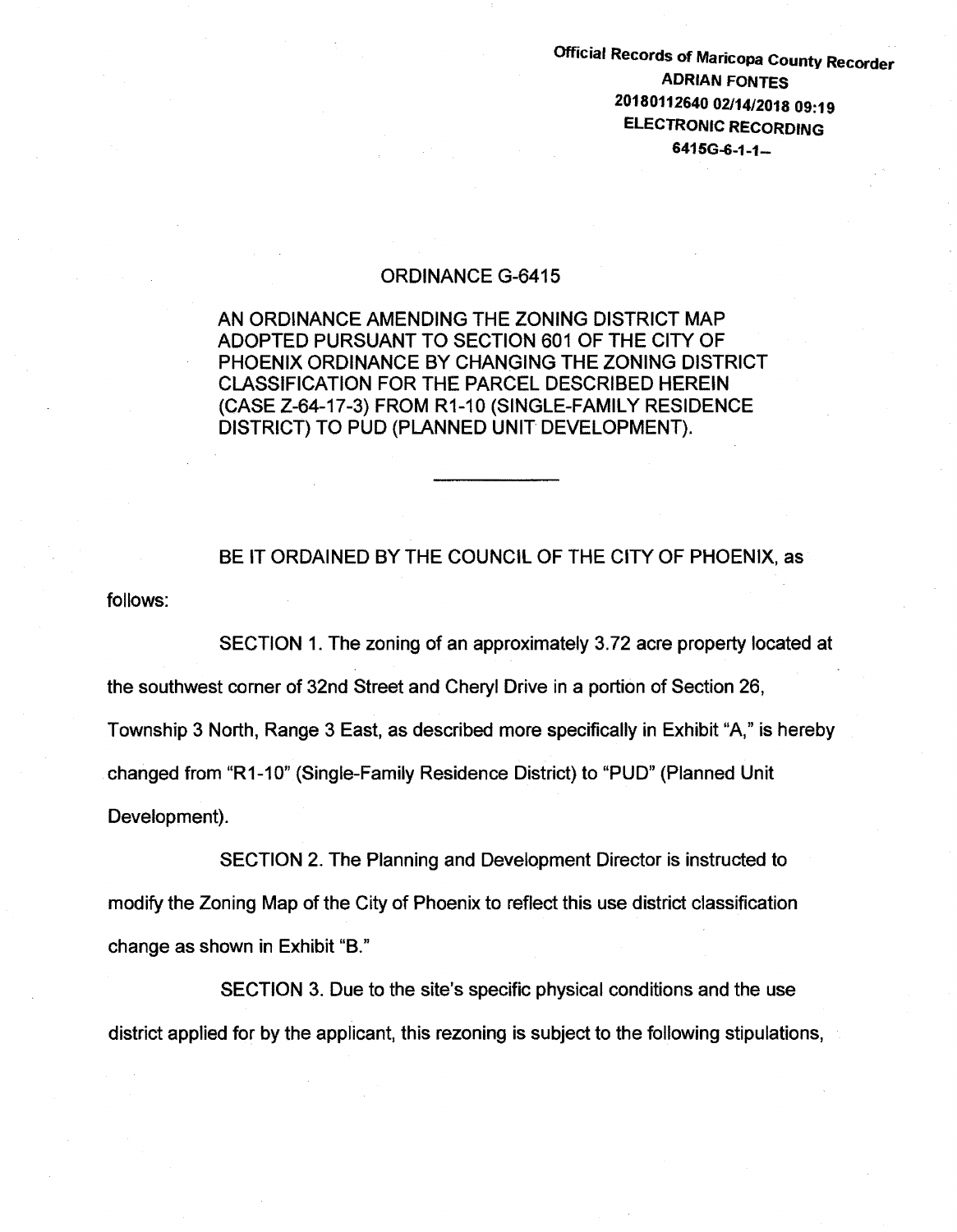violation of which shall be treated in the same manner as a violation of the City of

Phoenix Zoning Ordinance:

1.

- An updated Development Narrative for the Shadow Mountain Memory Care PUD reflecting the changes approved through this request shall be submitted to the Planning and Development Department within 30 days of City Council approval of this request. The updated Development Narrative shall be consistent with the Development Narrative date stamped November 21, 2017, as modified by the following stipulations:
- a. Cover Page, Change location to 32nd Street and Cheryl Drive.
- b. Page 3; Table of Contents, H: change heading to Design Standards.
- c. In all instances where Assisted Living / Memory Care facility is mentioned change to "Assisted Living / Memory Care Center".
- d. Page 5, Project Goals, 3rd Paragraph, second sentence: delete "singlefamily homes".
- e. Page 11, Development Standards Table, Maximum Density (dulacre): delete the row.
- f. Page 11, Development Standards Table, Minimum Open Space: delete "A minimum of 100 square feet of usable outdoor open space per bed = 7,200 sf'.
- g. Page 11, Development Standards Table, Minimum Open Space: state the following: "A minimum of 11 ,942 square feet of open space shall be provided".
- h. Page 11, Development Standards Table, Landscape Standards: list the landscape setback requirements before landscape area.
- i. Page 13, Amenities, 3rd Paragraph, first sentence: make a reference to the key note on the site plan when referring to the covered porch.
- j. Page 14, Design Standards, Site Layout, 1st Paragraph, last sentence: revise as follows: "Some of The site design elements include shall comply with the City of Phoenix Zoning Ordinance Section 507, Tab A (Guidelines for Design Review) and will include the following elements:".
- k. Page 17, Site Walls: change the 2nd and 3rd bullet point to arrows.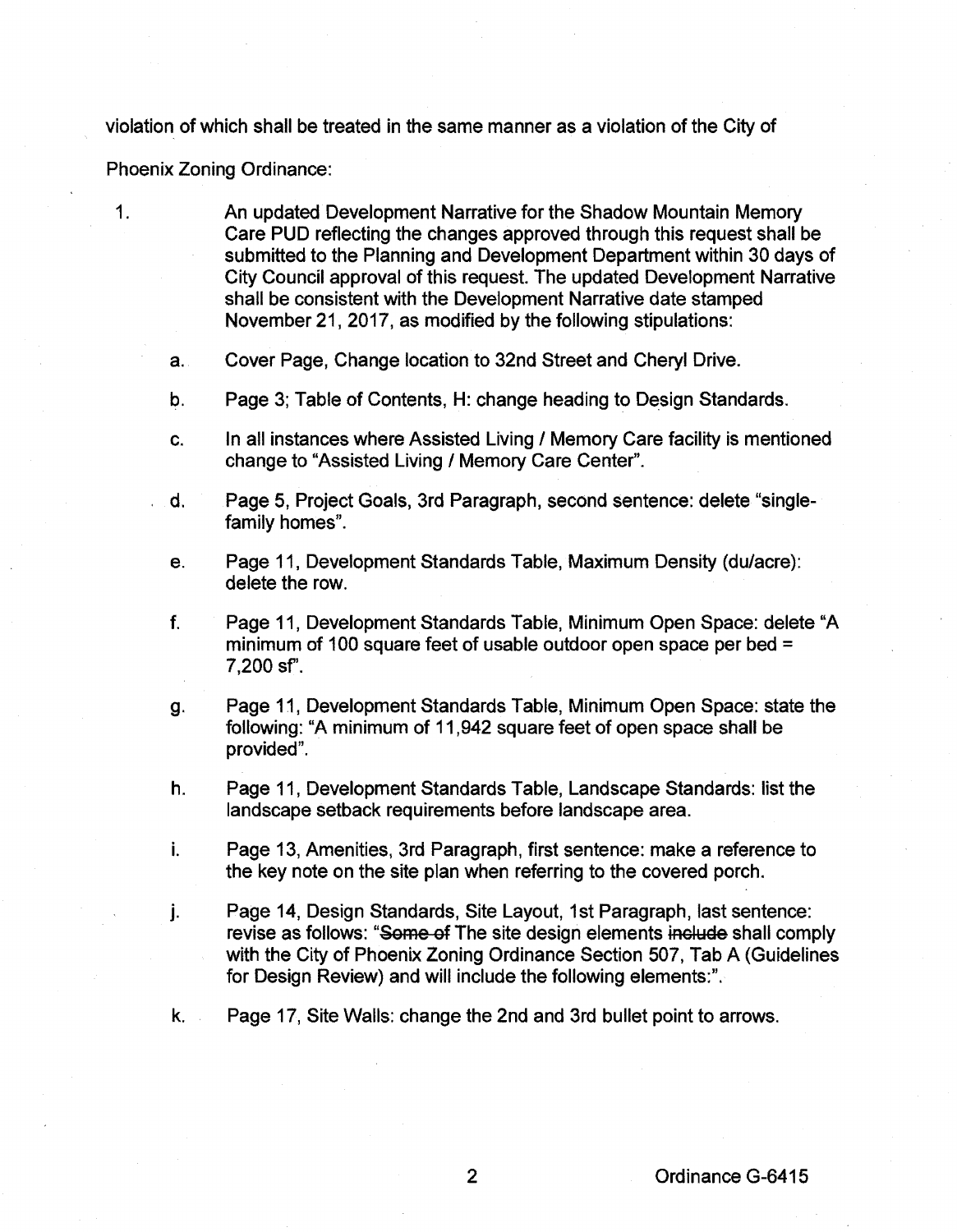- I. Page 17, Site Walls, 3rd bullet point: move this item to the development standards table as a bullet point for landscaping requirements.
- m. Page 17, Open Space, 1st sentence, replace with the following language: "The PUD shall provide a minimum of 11,942 square feet of open space".
- n. Page 21, Comparative Zoning Standards, Maximum Density (du/acre) row: delete.

o. Page 21, Comparative Zoning Standards, R-3 column, Landscape Setback, Street Side row change as follows: **"North:** 15 feet" **"South:** 25 feet" **"East: 1** 0 feef'

- 2. The developer shall construct all streets adjacent to the development with paving, curb, gutter, sidewalk, curb ramps, streetlights, landscaping and other incidentals as per plans approved by the Planning and Development Department. All improvements shall comply with all ADA accessibility standards.
- 3. The developer shall submit a Traffic Impact Study or Statement (to be determined at time of meeting with the Street Transportation Department) to the City for this development. No preliminary approval of plans shall be granted until the study is reviewed and approved by the City.
- 4. In the event archaeological materials are encountered during construction, the developer shall immediately cease all ground disturbing activities within a 33-foot radius of the discovery, notify the City Archaeologist, and allow time for the Archaeology Office to properly assess the materials.

SECTION 4. If any section, subsection, sentence, clause, phrase or

portion of this ordinance is for any reason held to be invalid or unconstitutional by the

decision of any court of competent jurisdiction, such decision shall not affect the validity

of the remaining portions hereof.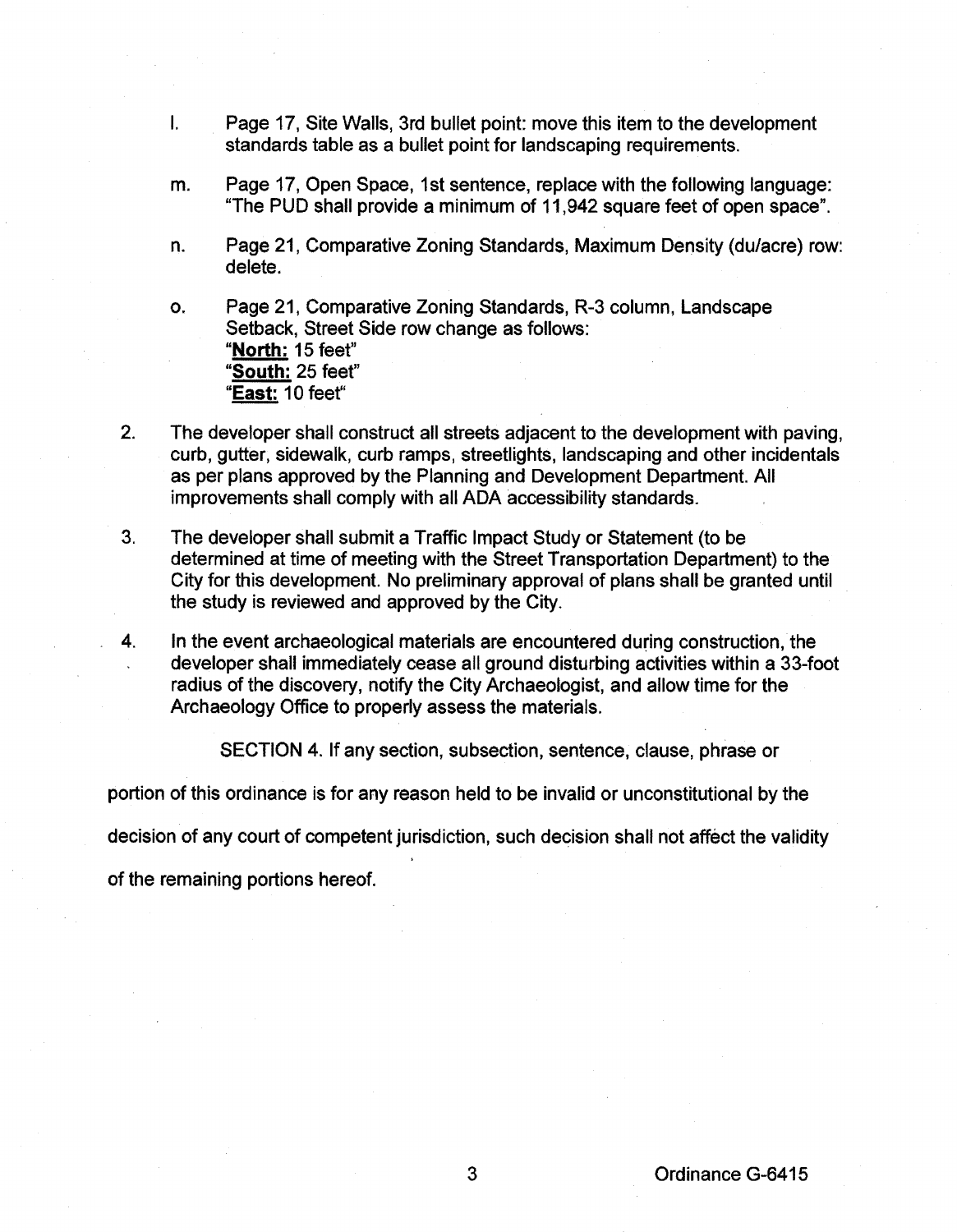## PASSED by the Council of the City of Phoenix this 7th day of February,

2018.

**MAYOR** 

ATTEST:

**City Clerk** ROVED AS TO FORM: **AP Acting City Attorney pml** 



**REVIEWED BY:** 

City Manager

PL:tml:LF18-0097:02/07/18:2017802v1

Exhibits: A- Legal Description (1 Page) **B-Ordinance Location Map (1 Page)**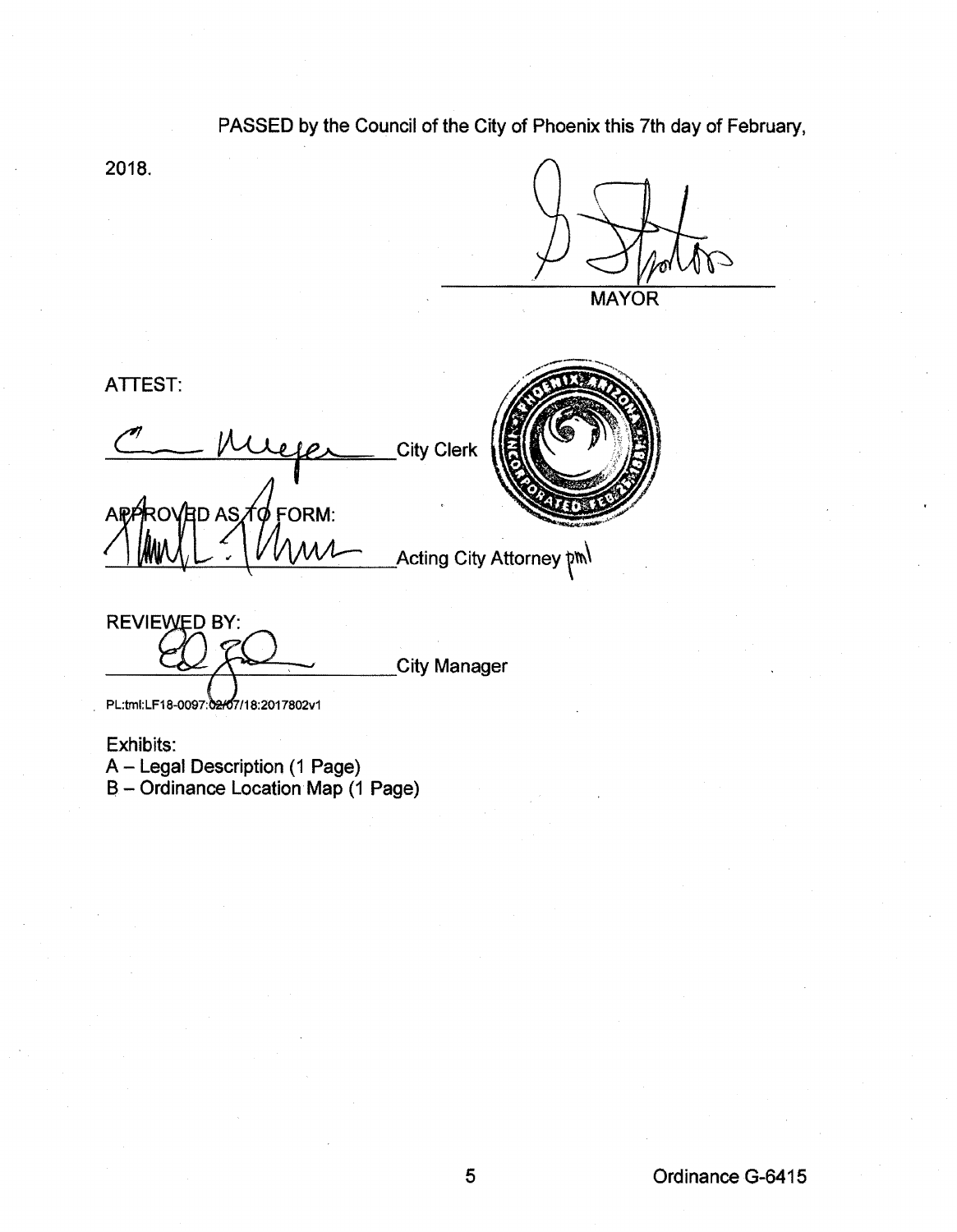## EXHIBIT A

## LEGAL DESCRIPTION FOR Z-64-17-3

LEGAL DESCRIPTION: REAL PROPERTY IN THE COUNTY OF MARICOPA, STATE OF ARIZONA, DESCRIBED AS FOLLOWS:

THAT PART OF THE SOUTHEAST QUARTER OF THE NORTHEAST QUARTER OF SECTION 26, TOWNSHIP 3 NORTH, RANGE 3 EAST OF THE GILA AND SALT RIVER BASE AND MERIDIAN, RECORDS OF MARICOPA COUNTY, ARIZONA, MORE PARTICULARLY DESCRIBED AS FOLLOWS:

BEGINNING AT THE NORTHEAST CORNER OF SAID SOUTHEAST QUARTER OF THE NORTHEAST QUARTER;

THENCE WEST ALONG THE NORTH LINE OF SAID SOUTHEAST QUARTER OF THE NORTHEAST QUARTER, 40.00 FEET TO THE TRUE POINT OF BEGINNING;

THENCE WEST ALONG SAID NORTH LINE 304.93 FEET TO A POINT;

THENCE SOUTH 25.00 FEET TO A POINT;

THENCE SOUTH 07 DEGREES 12 MINUTES 50 SECONDS WEST, 177.45 FEET TO A POINT;

THENCE SOUTH 17 DEGREES 22 MINUTES 10 SECONDS WEST, 151.27 FEET TO A POINT;

THENCE SOUTH 60 DEGREES 30 MINUTES 20 SECONDS EAST, 308.75 FEET TO A POINT ON THE WEST RIGHT-OF-WAY LINE OF SHEA BOULEVARD;

THENCE NORTHEASTERLY ALONG SAID RIGHT-OF-WAY LINE ALONG A CURVE, SAID CURVE HAVING A RADIUS OF 1308.14 FEET, A CENTRAL ANGLE OF 22 DEGREES 23 MINUTES 50 SECONDS, AND A LONG CHORD OF 508.11 FEET BEARING NORTH 11 DEGREES 46 MINUTES 10 SECONDS EAST, AN ARC DISTANCE OF 511.37 FEET TO THE TRUE POINT OF BEGINNING.